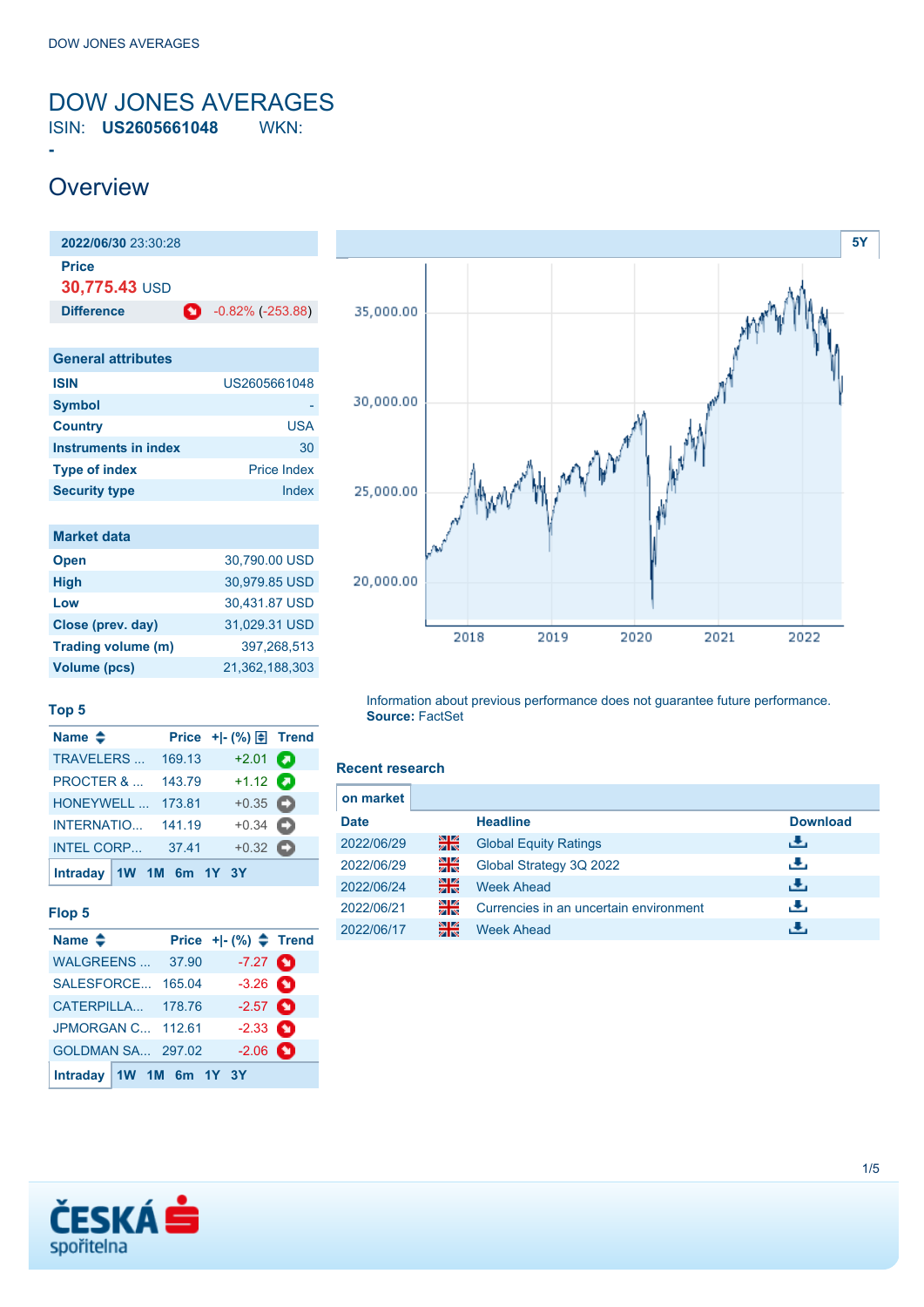| <b>Futures and Options</b> |  |
|----------------------------|--|
| <b>Related Futures</b>     |  |
| <b>Related Options</b>     |  |

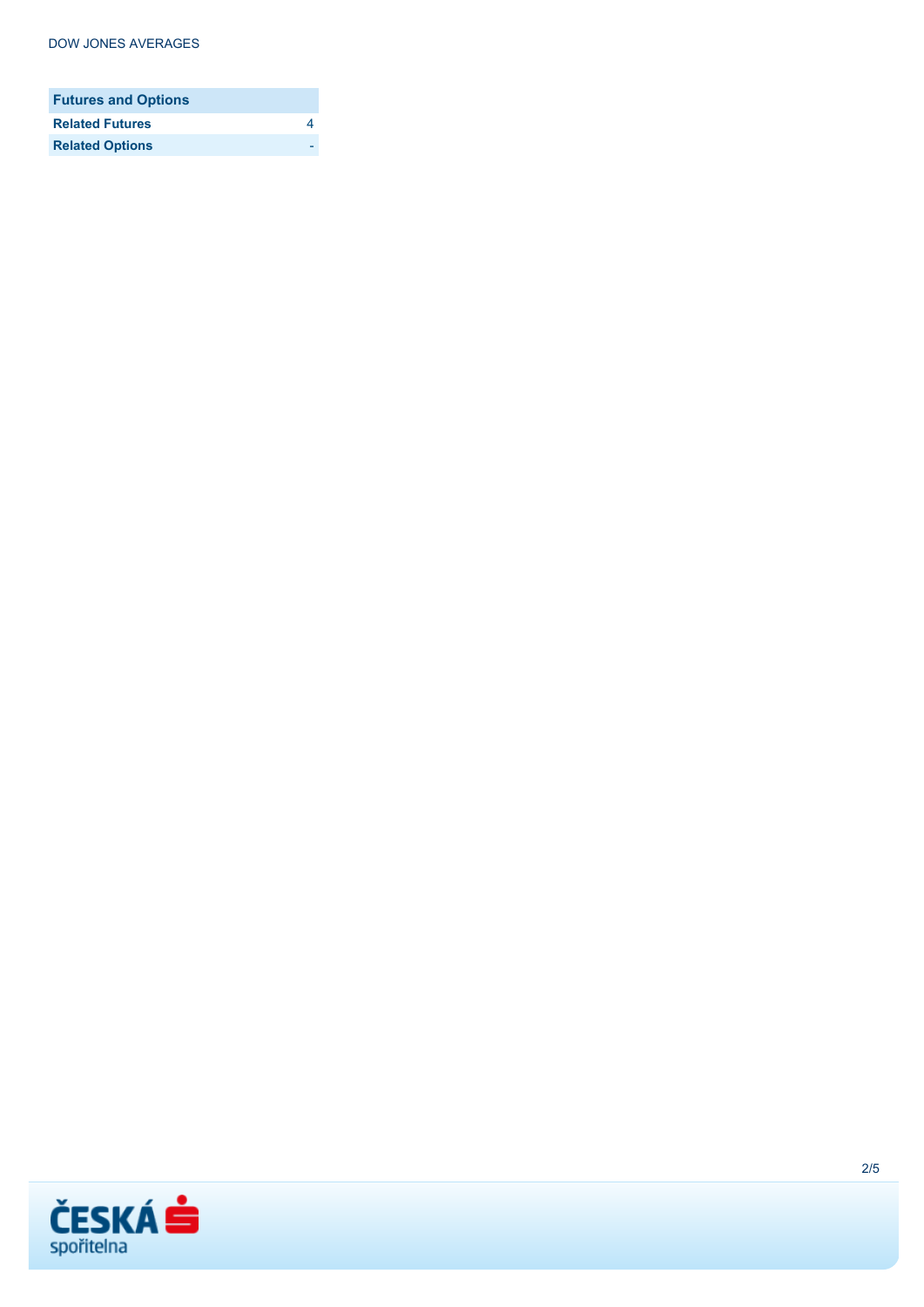# **Details**

**2022/06/30** 23:30:28

**Price**

**30,775.43** USD

**Difference C** -0.82% (-253.88)

| <b>General attributes</b> |              |
|---------------------------|--------------|
| <b>ISIN</b>               | US2605661048 |
| <b>Symbol</b>             |              |
| <b>Country</b>            | USA          |
| <b>Security type</b>      | Index        |
| Instruments in index      | 30           |

|  | <b>Market data</b> |  |
|--|--------------------|--|
|  |                    |  |
|  |                    |  |

Beta

| <b>Open</b>         | 30,790.00 USD  |
|---------------------|----------------|
| <b>High</b>         | 30,979.85 USD  |
| Low                 | 30,431.87 USD  |
| Close (prev. day)   | 31,029.31 USD  |
| Trading volume (m)  | 397,268,513    |
| <b>Volume (pcs)</b> | 21,362,188,303 |
|                     |                |

| <b>Performance and Risk</b>                      |    |     |           |  |
|--------------------------------------------------|----|-----|-----------|--|
|                                                  | 6m | -1Y | <b>3Y</b> |  |
| <b>Perf (%)</b> $-15.45\%$ $-10.80\%$ $+15.70\%$ |    |     |           |  |
| Perf (abs.) -5,622.65 -3,727.08 +4,175.47        |    |     |           |  |

**Volatility** 20.29 16.94 24.72



Information about previous performance does not guarantee future performance. **Source:** FactSet

| <b>Price data</b>                           |                             |
|---------------------------------------------|-----------------------------|
| Ø price 5 days   Ø volume 5 days (pcs.)     | 31,138.13 USD (360,986,085) |
| Ø price 30 days   Ø volume 30 days (pcs.)   | 31,638.52 USD (385,583,170) |
| Ø price 100 days   Ø volume 100 days (pcs.) | 33,264.19 USD (389,990,632) |
| Ø price 250 days   Ø volume 250 days (pcs.) | 34,460.21 USD (361,139,247) |
| <b>YTD High   date</b>                      | 36,952.65 USD (2022/01/05)  |
| <b>YTD Low   date</b>                       | 29,653.29 USD (2022/06/17)  |
| 52 Weeks High   date                        | 36,952.65 USD (2022/01/05)  |
| 52 Weeks Low   date                         | 29,653.29 USD (2022/06/17)  |

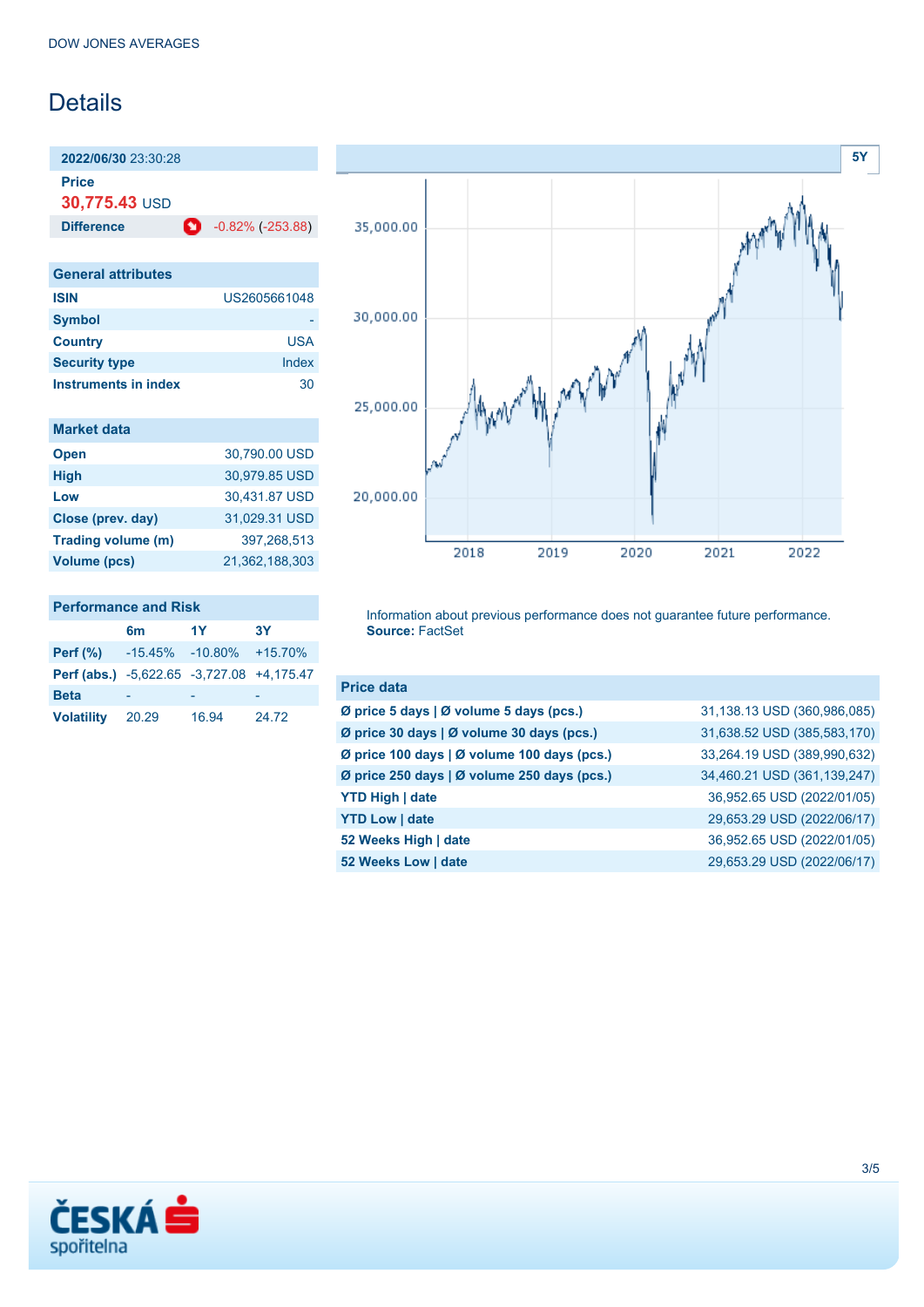# **Composition**

| Name $\clubsuit$<br><b>ISIN</b>                  | <b>Price</b> | Diff % $\triangleq$<br>$Diff +/-$ | Performance $\triangle$ | <b>Date</b><br><b>Time</b> | Turnover Pc. ♦<br>Turnover Money ♦ |
|--------------------------------------------------|--------------|-----------------------------------|-------------------------|----------------------------|------------------------------------|
| <b>3M COMPANY</b><br>US88579Y1010                | 129.41       | $-0.28%$<br>$-0.36$               |                         | 22/06/30<br>22:03:29       | 3,341,148<br>431, 158, 471. 95     |
| <b>AMERICAN EXPRESS CO</b><br>US0258161092       | 138.62       | $-0.61%$<br>$-0.85$               |                         | 22/06/30<br>22:03:20       | 4,123,483<br>567,214,747.19        |
| <b>AMGEN INC.</b><br>US0311621009                | 243.30       | $-0.87%$<br>$-2.13$               |                         | 22/06/30<br>22:00:00       | 3,033,810<br>737,628,623.34        |
| <b>APPLE INC</b><br>US0378331005                 | 136.72       | $-1.80%$<br>$-2.51$               |                         | 22/06/30<br>22:00:01       | 98,964,467<br>13,506,275,523.00    |
| <b>BOEING CO., THE</b><br>US0970231058           | 136.72       | $-1.25%$<br>$-1.73$               |                         | 22/06/30<br>22:00:01       | 8,455,129<br>1,142,401,894.17      |
| <b>CATERPILLAR INC</b><br>US1491231015           | 178.76       | $-2.57%$<br>$-4.72$               |                         | 22/06/30<br>22:00:02       | 4,197,106<br>751,920,261.06        |
| <b>CHEVRON CORPORATION</b><br>US1667641005       | 144.78       | $-1.50%$<br>$-2.20$               |                         | 22/06/30<br>22:03:18       | 10,684,987<br>1,551,336,462.56     |
| <b>CISCO SYSTEMS INC</b><br>US17275R1023         | 42.64        | $-0.56%$<br>$-0.24$               |                         | 22/06/30<br>22:00:00       | 24,947,921<br>1,063,256,964.21     |
| COCA-COLA CO<br>US1912161007                     | 62.91        | 0.29%<br>0.18                     |                         | 22/06/30<br>22:00:02       | 15,514,153<br>973,469,173.51       |
| DOW INC.<br>US2605571031                         | 51.61        | $-0.71%$<br>$-0.37$               |                         | 22/06/30<br>22:00:02       | 5,847,983<br>301,558,762.65        |
| <b>GOLDMAN SACHS GROUP INC</b><br>US38141G1040   | 297.02       | $-2.06%$<br>$-6.26$               |                         | 22/06/30<br>22:00:02       | 2,669,548<br>791,990,424.88        |
| HOME DEPOT INC., THE<br>US4370761029             | 274.27       | 0.15%<br>0.40                     |                         | 22/06/30<br>22:00:02       | 4,057,969<br>1,110,449,226.76      |
| HONEYWELL INTERNATIONAL I<br>US4385161066        | 173.81       | 0.35%<br>0.61                     |                         | 22/06/30<br>22:00:01       | 2,872,210<br>497,452,409.52        |
| <b>INTEL CORPORATION</b><br>US4581401001         | 37.41        | 0.32%<br>0.12                     |                         | 22/06/30<br>22:00:00       | 35,141,045<br>1,315,241,414.74     |
| <b>INTERNATIONAL BUS MACHINE</b><br>US4592001014 | 141.19       | 0.34%<br>0.48                     |                         | 22/06/30<br>22:00:02       | 4,878,020<br>688,111,895.65        |
| <b>JOHNSON &amp; JOHNSON</b><br>US4781601046     | 177.51       | 0.29%<br>0.52                     |                         | 22/06/30<br>22:00:02       | 10,777,248<br>1,906,691,057.08     |
| <b>JPMORGAN CHASE &amp; CO</b><br>US46625H1005   | 112.61       | $-2.33%$<br>$-2.69$               |                         | 22/06/30<br>22:00:02       | 15,172,611<br>1,707,647,582.49     |
| MCDONALD'S CORPORATION CO<br>US5801351017        | 246.88       | $-0.35%$<br>$-0.86$               |                         | 22/06/30<br>22:00:02       | 2,786,218<br>687,666,143.20        |
| MERCK & CO. INC.<br>US58933Y1055                 | 91.17        | $-1.45%$<br>$-1.34$               |                         | 22/06/30<br>22:03:53       | 18,551,430<br>1,698,705,293.21     |
| <b>MICROSOFT CORP.</b><br>US5949181045           | 256.83       | $-1.32%$<br>$-3.43$               |                         | 22/06/30<br>22:00:00       | 31.730.868<br>8,146,273,747.00     |
| NIKE INC. 'B'<br>US6541061031                    | 102.20       | $-1.02%$<br>$-1.05$               |                         | 22/06/30<br>22:00:02       | 9,027,352<br>921,295,200.14        |
| PROCTER & GAMBLE CO<br>US7427181091              | 143.79       | 1.12%<br>1.59                     | Ē                       | 22/06/30<br>22:03:20       | 7,410,304<br>1,061,329,567.32      |
| SALESFORCE INC.<br>US79466L3024                  | 165.04       | $-3.26%$<br>$-5.57$               |                         | 22/06/30<br>22:00:02       | 9,539,418<br>1,568,418,473.46      |
| TRAVELERS COMPANIES INC (<br>US89417E1091        | 169.13       | 2.01%<br>3.33                     |                         | 22/06/30<br>22:00:02       | 1,336,100<br>224,902,354.43        |
| UNITEDHEALTH GROUP INC.<br>US91324P1021          | 513.63       | $-0.40%$<br>$-2.08$               |                         | 22/06/30<br>22:00:01       | 3,568,973<br>1,832,850,664.25      |